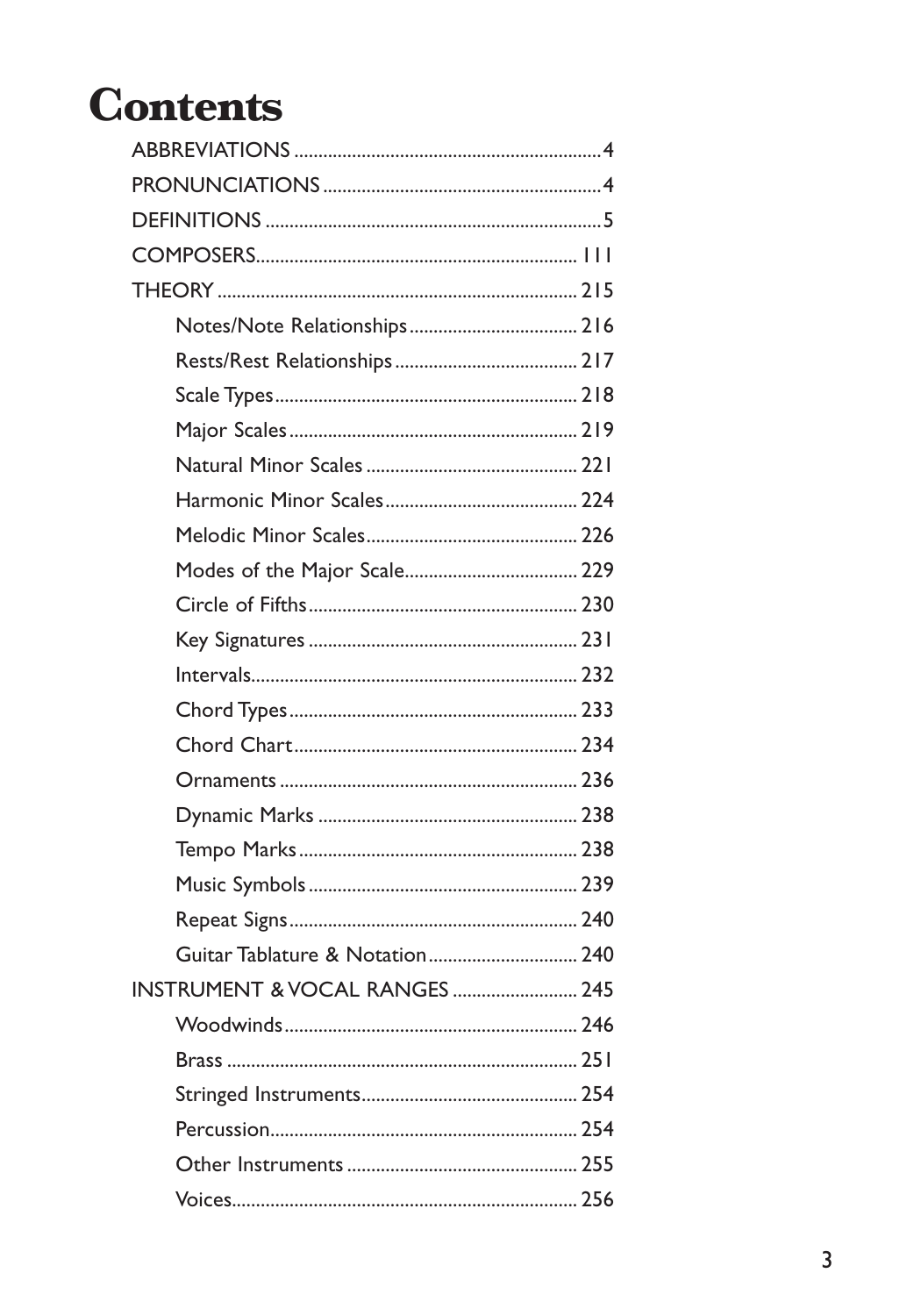# **N**

**N**: Abbreviation for *niente*.

**nach** (G*er*., *nahkh*): After, in the manner of.

**Nachschlag** (G*er*., NAHKH-*shlahk*): The notes that end a *trill*. **Nachtmusik** (G*er*., NAHKHT-*moo-zik*): Night music. A *serenade*. **nach und nach** (G*er*., NAHKH *oont* NAHKH): Little by little. **naked fifth**: See *open fifth*.

**NARAS**: Abbreviation for the "National Academy of Recording Arts and Sciences." This organization is responsible for the Grammy awards.

natural: The symbol h that indicates a note is neither sharp nor flat.

**natural harmonic**: A *harmonic* produced on an open string

of a stringed instrument. Also called an *open harmonic*.

**natural horn**: A *horn* without valves.

**natural minor**: A scale made up of one whole step, one half step, two whole steps, one half step and two whole steps, in that order. Also see *Aeolian mode*. See p. 218.



*natural horn*

**N.C.**: The abbreviation for "no chord."

**Neapolitan school**: A school of composers in the 18th century that originated in Naples.

**Neapolitan sixth**: A first inversion chord built on the lowered second degree of a scale. A Neapolitan sixth chord in the key of C is F, A-flat, D-flat.

**Nebenstimme** (Ger., *nay*-*ben*-SHTIM-*meh*): A secondary part. As opposed to *Hauptstimme*.

**neck**: The long thin part of some *stringed instruments* to which the *fingerboard* or *fretboard* is attached.

**neighboring tone**: A nonharmonic tone one scale step above or below another tone that returns to the first tone.



**neoclassicism**: A 20th-century revival of forms and ideas of the *classical period*.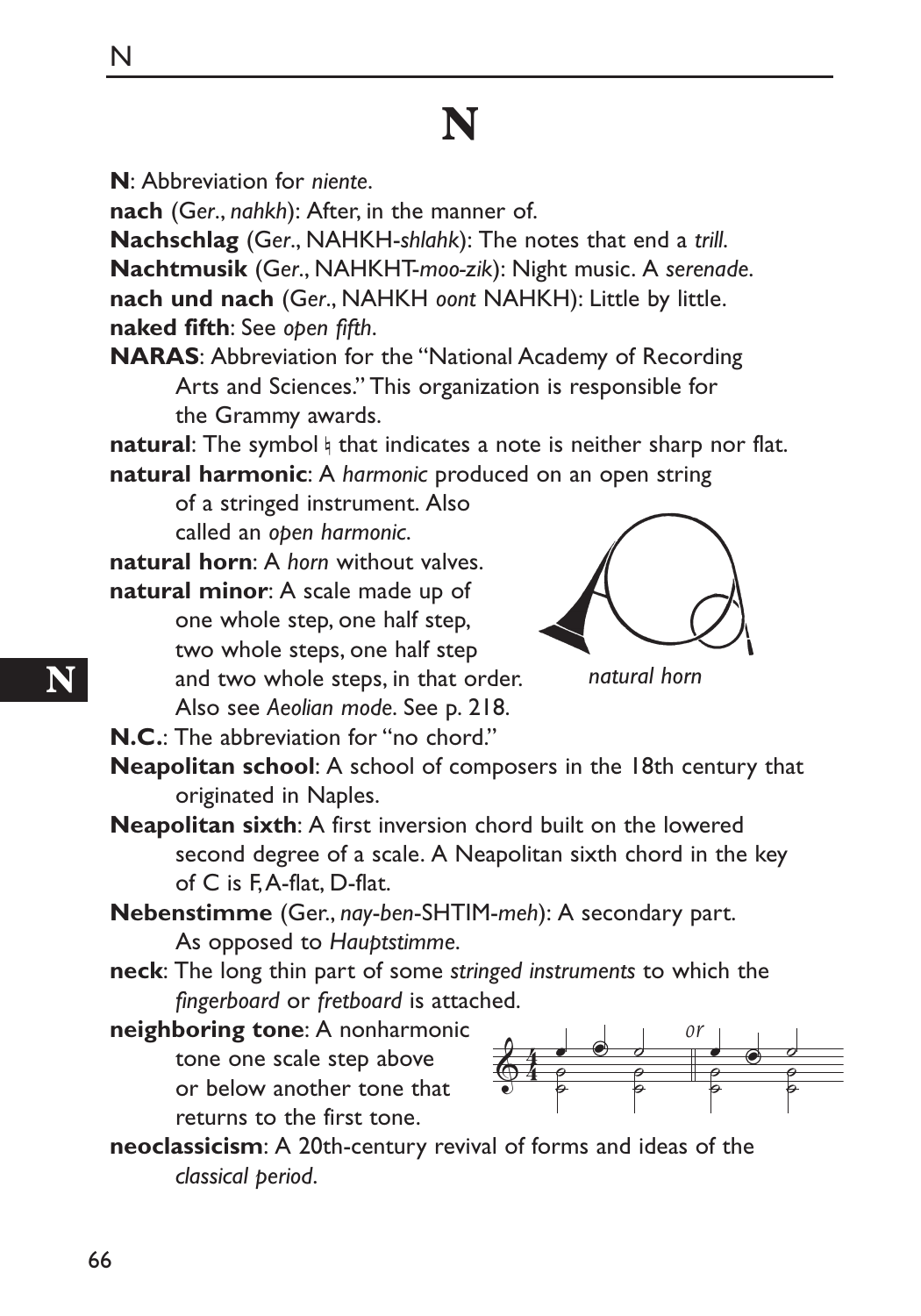#### **Meyerbeer, Giacomo**

#### **[real name: Jakob Liebmann Beer]**

BORN: September 5, 1791—Berlin, Germany

DIED: May 2, 1864—Paris

HISTORICAL PERIOD: Romantic

COMPOSITIONAL MEDIA: Opera, chamber music,

choral, orchestra, songs.

IMPORTANT ITEMS: Notable works include the opera "Les Huguenots."

#### **Milhaud, Darius**

BORN: September 4, 1892—Aix-en-Provence, France DIED: June 22, 1974—Geneva, Switzerland HISTORICAL PERIOD: Modern COMPOSITIONAL MEDIA: Orchestra, chamber music, ballet, keyboard, choral, opera, songs, theatrical, film. IMPORTANT ITEMS: Many of his compositions use polytonality. Notable works include the ballet "La Création du monde" which incorporates blues and jazz. A member of Les Six.

#### **Mingus, Charles**

BORN: April 22, 1922—Nogales, AZ DIED: January 8, 1979—Cuernavaca, Mexico HISTORICAL PERIOD: Modern (Jazz) COMPOSITIONAL MEDIA: Songs, instrumental jazz, film. IMPORTANT ITEMS: Professional jazz bassist whose notable works include "Epitaph" for 30 instruments.

#### **Monk, Thelonious**

BORN: October 10, 1918—Rock Mountain, NC DIED: February 17, 1982—Weehawken, NJ HISTORICAL PERIOD: Modern (Jazz) COMPOSITIONAL MEDIA: Instrumental jazz. IMPORTANT ITEMS: Professional jazz pianist whose notable works include "Round Midnight."

#### **Monteverdi, Claudio (Giovanni Antonio)**

BORN: May 15, 1567—Cremona, Italy DIED: November 29, 1643—Venice HISTORICAL PERIOD: Late Renaissance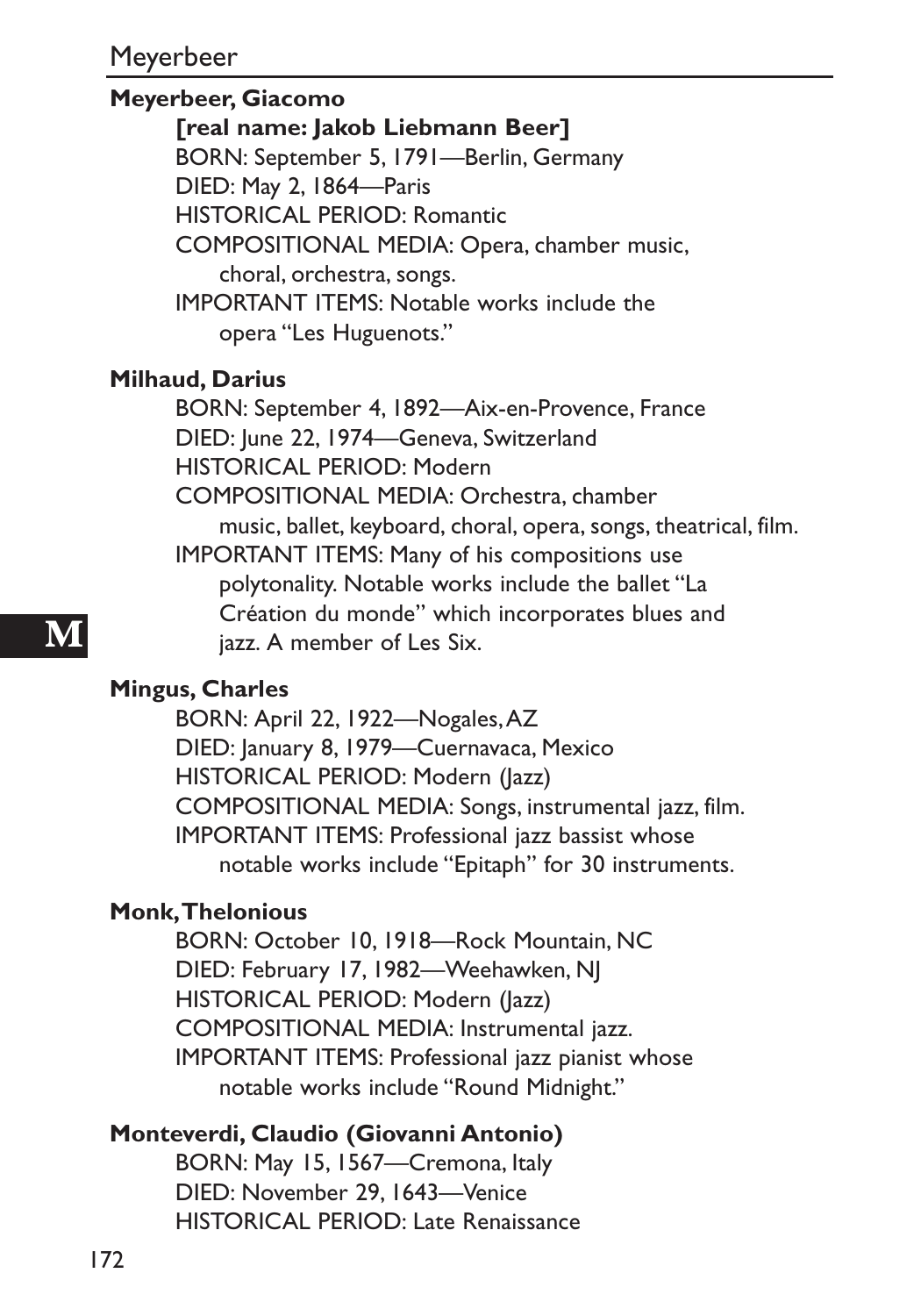### **ORNAMENTS**